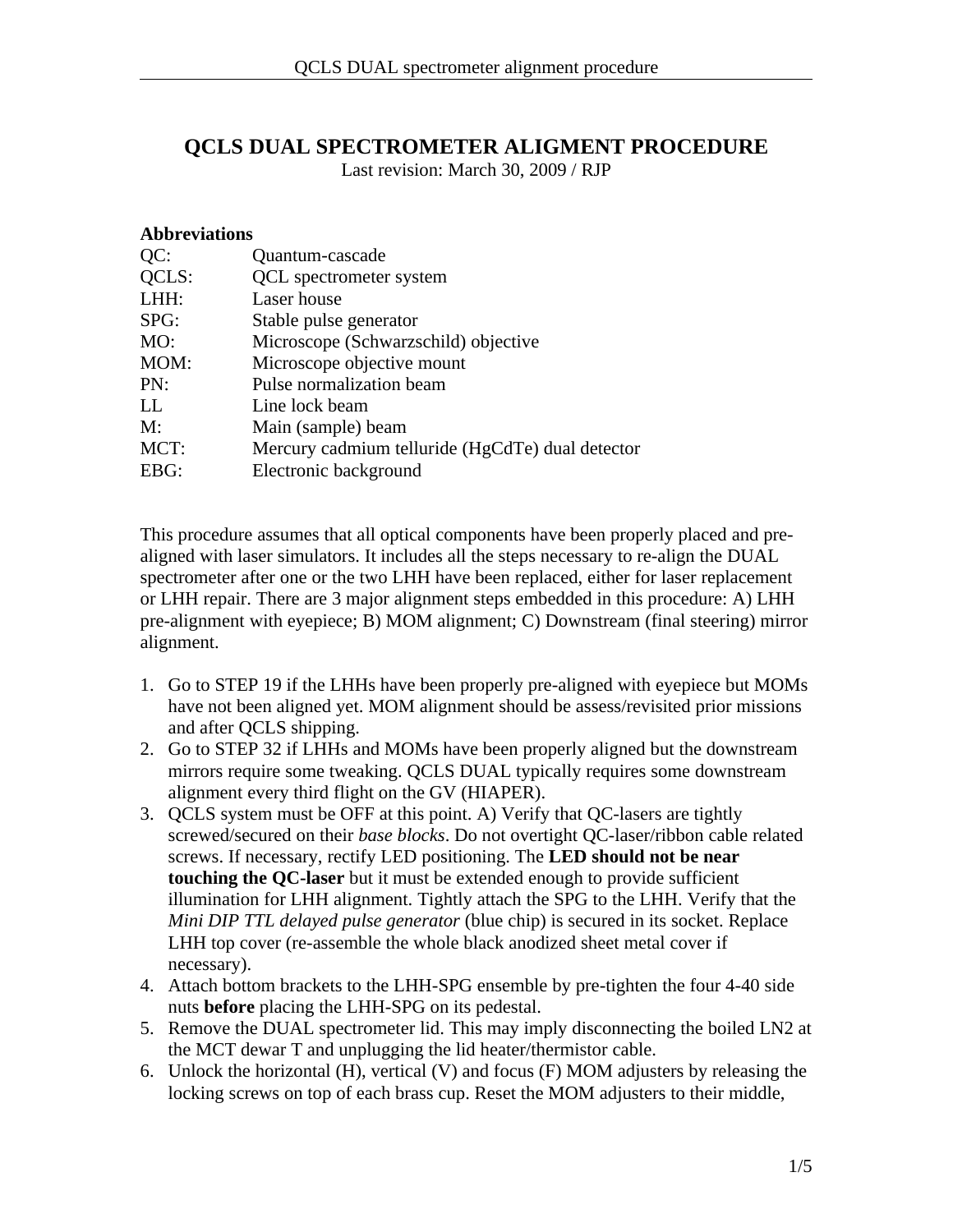nearly neutral positions. Release the *MOM lock* (screw + locking nut) only if the MOM adjuster run seems short and tighten it after resetting the adjuster positions.

- 7. Secure LHH-SPG on its pedestal by tightening the vertical 4-40 x 3/8" screws.
- 8. Once the LHH-SPG is secured on its pedestal, sequentially re-connect: A) IN/OUT coolant lines; B) SPG-LHH ribbon cable; C) Daisy-chained coaxial SMA trigger cables; D) Lemo-8 connector.
- 9. QC-lasers must be OFF and SPG LEDs must be ON for laser pre-alignment with eyepiece. Follow *QCLS manual operation procedure*: A) Close pump valve, unplug pump outlet, and plug inlets; B) Turn QCLS ON; C) Verify chiller operation, normal coolant flow, and pump startup; D) Turn pump OFF and vent it; E) Stop Wakeup instances; F) Wait until QC-lasers are power ON and turn them OFF; G) Close TDW Wintel instances; H) Verify that pressure controllers are disabled and temperature controllers enabled.
- 10. Wear nitrile gloves (both hands).
- 11. Carefully position the eyepiece base into the pinhole OUT cavity. **Careless operation may result in scratching/smudging of beam splitter**. The eyepiece mirror is oriented towards the QC-laser side.
- 12. **LHHs must be pre-aligned one at a time**. Using a clean ruled card, block light from LED A if aligning B and vice versa. The room must be dark or near dark for alignment. Cover yourself and the spectrometer with a black (optical) blanket if the environment is too bright for the room to be dark.
- 13. **[LHH horizontal pre-alignment]** Unlock the LHH bracket top screws. Slowly move (scan) the LHH in the horizontal. Stop and lock 2 (diagonal) LHH bracket top screws when the LED light is at its brightest position as seen on the eyepiece.
- 14. **[LHH focus pre-alignment]** Unlock the LHH bracket side nuts. Slowly move (scan) the LHH in the focal direction. Stop and lock 2 (diagonal) LHH bracket side nuts when the QC-laser (or base block) image reaches its best focus.
- 15. Sequentially repeat steps 13 and 14 until the QC-laser image is properly focused on the eyepiece, i.e. the magnified image of the QC-laser on the eyepiece is as clear as you can obtain. Insure that you are re-aligning for the actual QC-laser not for its gold wire pads. The QC-laser image must be nearly centered on the eyepiece.
- 16. Tightly lock all the LHH bracket screws/nuts. Repeat STEPS 12-15 if laser image gets blurred or lost.
- 17. Refine laser image/focusing by sequentially adjusting H, V and F MOM adjusters. Repeat the H-V-F adjustment sequence until the magnified image of the QC-laser on the eyepiece is as clear as possible.
- 18. Carefully remove eyepiece from the pinhole OUT cavity.
- 19. Wear nitrile gloves (both hands). Verify normal coolant flow and chiller operation. Open TDL Wintel DUAL and turn DUAL QC-lasers ON. Keep power to  $CO<sub>2</sub>$  QClaser OFF and TDL Wintel  $CO<sub>2</sub>$  closed. Keep pump OFF and pressure controllers disabled.
- 20. Block light from both QC-lasers by interposing ruled cards in between MOs and LHHs.
- 21. **[Trace laser alignment]** Carefully lay a ruled card against mirror M-2. Turn ON trace laser A. Carefully interpose the pinhole into the optical path (pinhole IN) by firmly holding the pinhole holder until you reach the end of the hinge run. **The**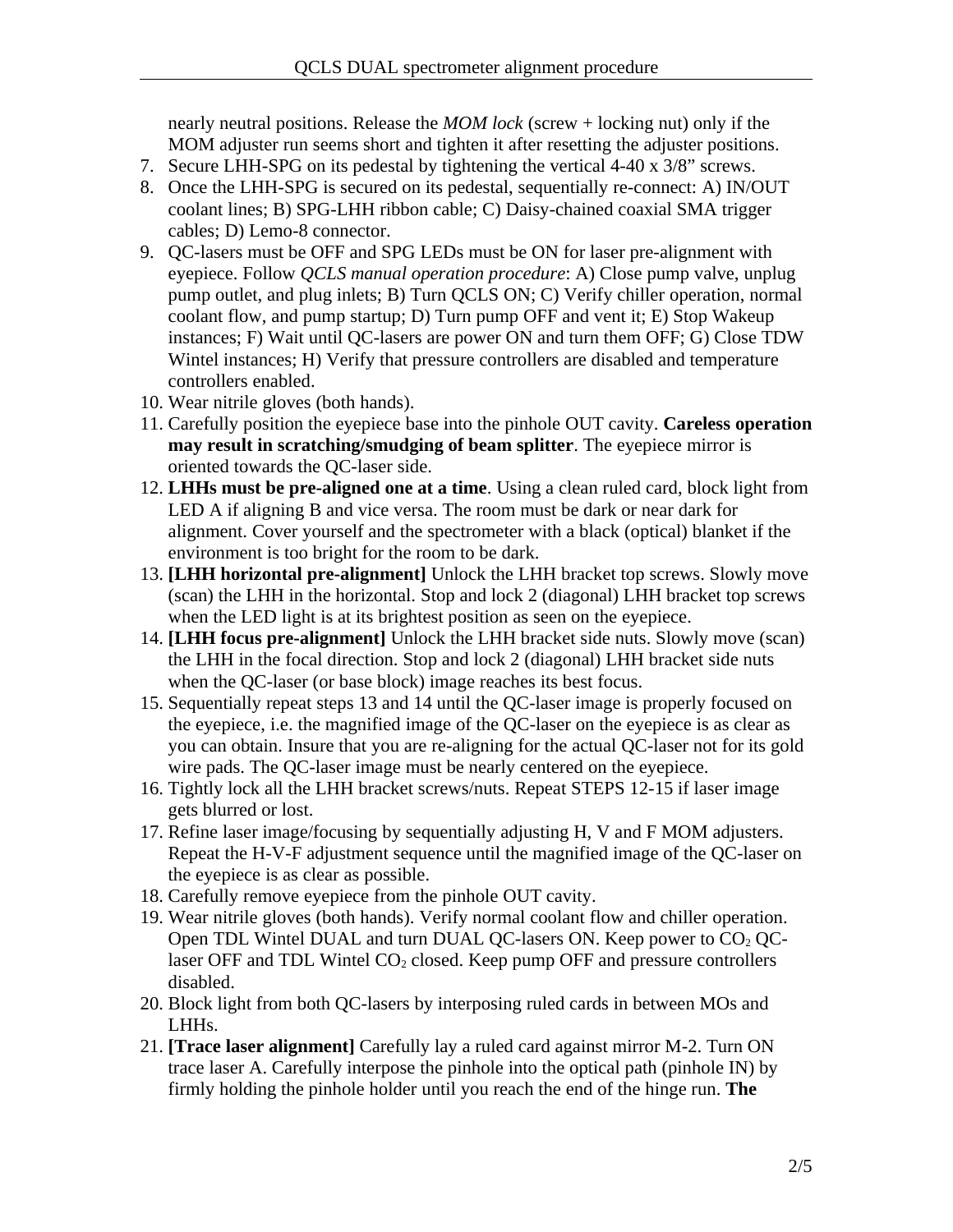**pinhole holder spring is strong enough near the end of its run to abruptly close/open the pinhole hinge. This may result in dislocation of the pinhole.** Align trace laser A so to obtain the brightest/clearest image on the ruled card. Turn trace laser B ON and align it as for trace laser A. Remove pinhole from optical path (pinhole OUT).

- 22. **[PN beam pre-alignment]** Block LL trace laser beams by interposing a ruled card between mirrors LL-1 and LL-2. Carefully loosen locks on the mirror PN-6 adjusters if they are too tight for smooth alignment. Visually pre-position the trace laser PN beam onto MCT B using mirror PN-6. Go to Field 2 (PN) on TDL Wintel and set its update/display/ frequency to 10 Hz by simultaneously pressing *[Ctrl Q]* only once (if the frequency becomes 100 Hz or higher, sequentially press *[Ctrl O]* and then *[Ctrl Q]*). Align PN-6 until the DC level is maximized.
- 23. **[EBG]** Ruled cards must prevent QCL-laser light to reach the MCT. Save EBG spectrum (mouse right click on *ebg*).
- 24. **[MOM pre-alignment]** Remove blocking card from QC-laser A. If light intensity seems to be low, verify that some light is reaching the MCT by repetitively chopping the beam between MOM and LHH. Usually an average intensity of  $\geq 0.1$  mV (EBG subtracted) should be enough as starting point. If the PN A intensity is undistinguishable from noise go to STEP 25. Otherwise optimize the MOM position by sequential H-V-F adjustment until the intensity is high enough for interposing the pinhole. Block QC-laser A and unblock QC-laser B. Repeat alignment/searching procedure for QC-laser B. Slowly and stepwise release the *MOM lock* (compensating for any intensity loss with H-V-F adjustment) if one or various MOM adjusters has a short run. If the PN B intensity is undistinguishable from noise go to STEP 25, otherwise unblock QC-laser A and go to STEP 26.
- 25. If QC-laser intensity is undistinguishable from noise be prepared to keep track of any MOM adjuster tweaking of 1/16 of a turn or smaller. Slowly scan MOM H until the some light reaches the MCT. If this is not achieved, come back to the original MOM H position, and sequentially repeat the searching procedure for MOM V and MOM F. If none of the searches is successful, turn QC-lasers OFF and go back to STEP 11, otherwise go to STEP 26.
- 26. **[MOM alignment]** If pinhole OUT intensities of QC-lasers A and B are high enough, interpose the pinhole into optical path, otherwise go to STEP 28. If the pinhole IN intensities are high enough, block QC-laser B and optimize MOM A alignment (H-V-F sequence until maximum intensity). Unblock QC-laser B, block QC-laser A and optimize MOM B alignment. Unblock QC-laser A.
- 27. **[PN beam alignment]** Re-align PN-6 for maximum combined PN intensity and subsequently optimize alignment of MOM A and B. Carefully lock the MOM adjusters. This may require stepwise, sequential locking followed by tweaking of the MOM adjusters in order to avoid intensity loss. Go to STEP 29.
- 28. Amend MOM position if pinhole IN intensity is undistinguishable from noise by sequentially removing the pinhole, tweaking MOM F and interposing the pinhole until some pinhole-IN QC-laser light reaches the MCT. If tweaking MOM F is unsuccessful, repeat searching for MOM H and MOM V, always remembering to go back to the original F, H or V position if no improvement is obtained. Go back to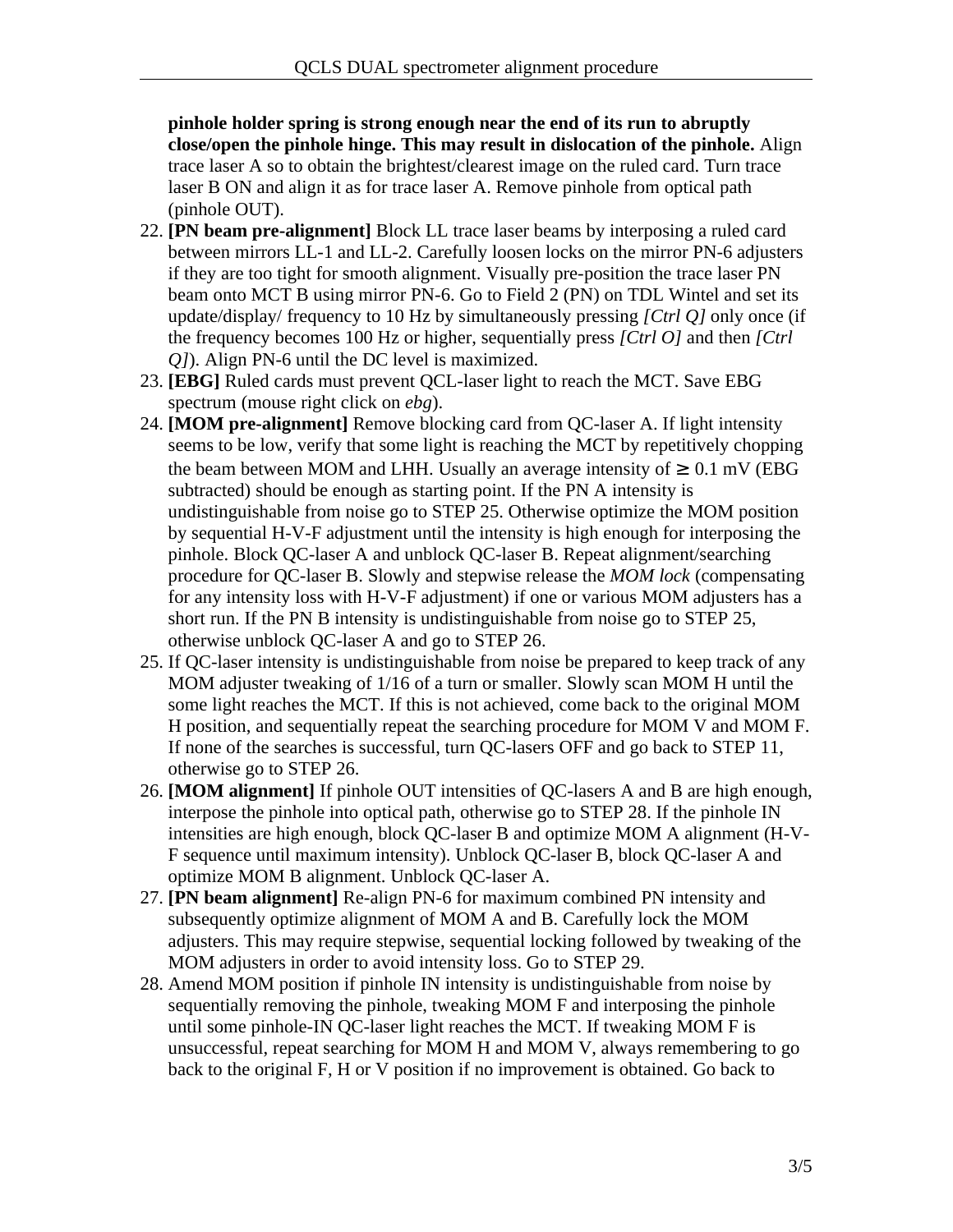STEP 11 if no pinhole-IN QC-laser light reaches the MCT after this sequential search, otherwise go to STEP 27.

- 29. Measure/record the PN pinhole IN and OUT light intensity levels for each QCL. Measure the spectral intensity of each spectrum from DC level to maximum. The pinhole ratio (IN/OUT) should be larger than 50%. Ratios of  $\geq 65\%$  are indicative of a very good alignment. Leave pinhole OUT. Sequentially revisit the alignment of PN-6 and MOM if at least one of the pinhole ratios is too low ( $\leq$  50%) or the pinhole ratios are too dissimilar.
- 30. **[M beam alignment]** Turn the pump ON, enable the pressure controllers and open the pump valve following *QCLS manual operation procedure*. Wait for a few minutes. Go to Field 1 (M) on TDL Wintel and set its update/display/ frequency to 10 Hz by simultaneously pressing *[Ctrl Q]*. Carefully loosen locks on adjusters of mirrors M-3 and M-7 if they are too tight for smooth alignment. Repetitively adjust M-7 and M-3 until the combined M beam intensity is optimized. Activate pulse normalization and measure the intensity (DC-level referred) and the M/PN ratios at the spectra *turn-around point* for each QC-laser. TDL Wintel multiplies the measured ratios by 1000. The two M/PN ratios should be quite similar and  $\geq 1.5$  (i.e.  $\geq 1500$ on the screen). M/PN ratios of  $\geq 1.8$  are indicative of a very good alignment. Deactivate pulse normalization. Sequentially revisit the alignment of M-7, M-3+M7,  $(M-3+M4)+M-7$ , and the MOM if at least one of the M/PN ratios is too low ( $\leq 1.5$ ) or the M/PN ratios are too dissimilar.
- 31. **[LL beam alignment]** Go to Field 4 (LL) on TDL Wintel and set its update/display/ frequency to 10 Hz (*[Ctrl Q]*). Loosen locks on adjusters of mirror LL-4 if they are too tight for smooth alignment. Adjust LL-4 until the combined LL beam intensity is maximized. Record maximum intensities referred to DC level.
- 32. **[Thermal stabilization]** The two LHHs and MOMs must be fully aligned and the PN, M, LL beams aligned prior thermal stabilization at this point. QC-lasers must be ON. Remove the sheet metal window at the detector side. Wear nitrile gloves (both hands). Carefully place Ge etalon on the pedestal of its holder. **The etalon facets must be oriented sideways**. Replace the detector-side metal window. Put the spectrometer lid ON, plug the lid heater/thermistor cable and reconnect the boiled LN2 tubing at the MCT dewar T. Allow for thermal stabilization ( $\geq 30$  min).
- 33. **[Adjustment after temperature stabilization]** Set the update/display/ frequency of Fields 1 (M), 2 (PN) and 4 (LL) to 10 Hz. Remove the sheet metal window at the detector side. Optimize PN, LL and M intensities by tweaking the PN-6, LL-4, and M-3 and M-7 mirrors as described in STEPS 27, 30 and 31, respectively. Adjust the mirrors as fast as possible in order to minimize thermal perturbation, and tighten lock screws if they are too loose. Replace the detector-side metal window. Wait for a few minutes, set update/display/ frequencies to 1 Hz, and then record maximum (PN and LL) and turn-around-point (M) intensities referred to DC level.
- 34. **[Etalon spectra]** Go to Field 2 (PN) and set its update/display/ frequency to 10 Hz [Ctrl Q]. Remove the sheet metal window at the detector side. Interpose the Ge etalon into PN beam by placing it on its holder at the specified orientation. Rotate the etalon until the fringe contrast is maximized. Replace the sheet metal window. The etalon should be thermally equilibrated with the enclosure at this point, thus no phase shift should be observed. Go to of Field 1, set its update/display/ frequency to 1 Hz *[Ctrl*